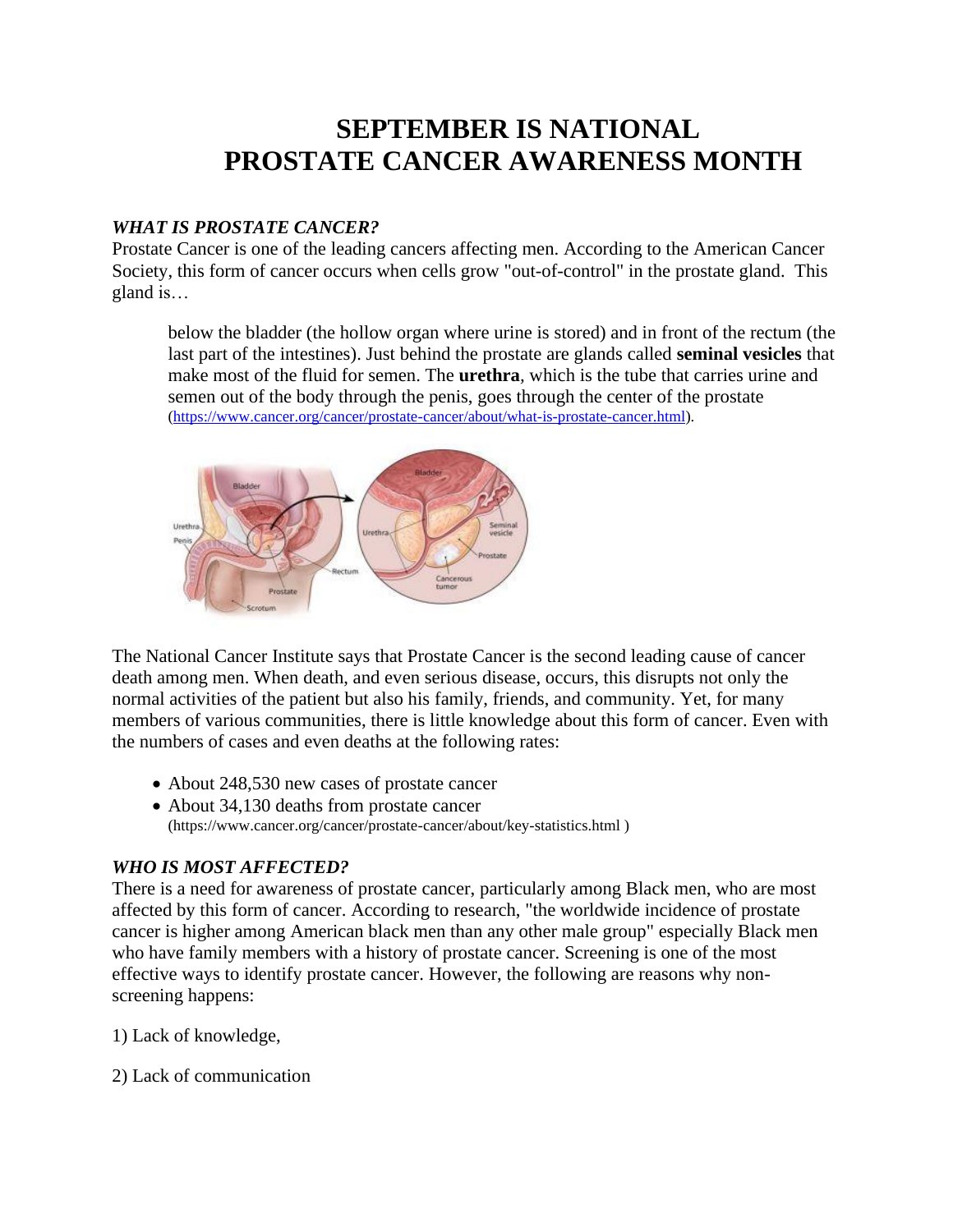#### 3) Lack of social support

4) Lack of quality of care

5) Lack of sensitivity for discussion around sexual issues

For these and other reasons, men are reluctant to discuss or do not know or have the language to communicate issues with their prostate. One way to help alleviate this is to understand the symptoms associated with prostate cancer. According to the Centers for Disease Control and Prevention (CDC), the following are symptoms of prostate cancer:

- · Difficulty starting urination
- · Weak or interrupted flow of urine
- · Frequent urination, especially at night
- · Difficulty emptying the bladder completely
- · Pain or burning during urination
- · Blood in the urine or semen
- · Pain in the back, hips, or pelvis that doesn't go away
- · Painful ejaculation.

Some of these symptoms may be caused by conditions other than prostate cancer. However, if a man has any of the above symptoms, he should see a doctor-immediately.

### *PROSTATE CANCER CAN BE TREATED*

Again, according to the CDC (https://www.cdc.gov/cancer/prostate/basic\_info/treatment.htm), there are different degrees of prostate cancer and the speed of its growth makes a difference. The following are these degrees and options:

- **Expectant management.** If your doctor thinks your prostate cancer is unlikely to grow quickly, he or she may recommend that you don't treat the cancer right away. Instead, you can choose to wait and see if you get symptoms in one of two ways:
	- o **Active surveillance.** Closely monitoring the prostate cancer by performing prostate specific antigen (PSA) tests and prostate biopsies regularly and treating the cancer only if it grows or causes symptoms.
	- o **Watchful waiting.** No tests are done. Your doctor treats any symptoms when they develop. This is usually recommended for men who are expected to live for 10 more years or less.
- **Surgery.** A *prostatectomy* is an operation where doctors remove the prostate. Radical prostatectomy removes the prostate as well as the surrounding tissue.
- **Radiation therapy.** Using high-energy rays (similar to X-rays) to kill the cancer. There are two types of radiation therapy
	- o **External radiation therapy.** A machine outside the body directs radiation at the cancer cells.
	- o **Internal radiation therapy (brachytherapy).** Radioactive seeds or pellets are surgically placed into or near the cancer to destroy the cancer cells (https://www.cdc.gov/cancer/prostate/basic\_info/treatment.htm)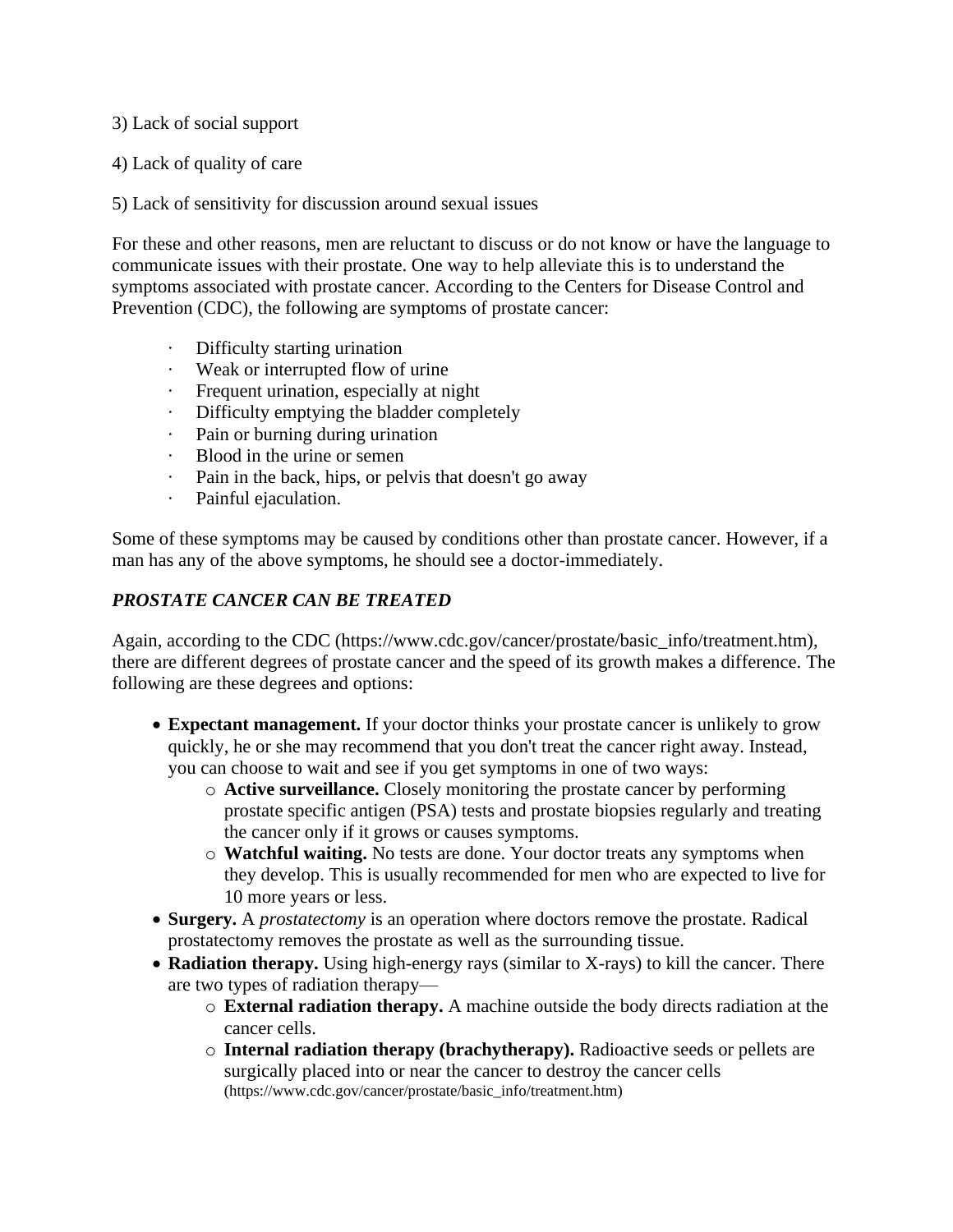Other therapies used in the treatment of prostate can include—

- **Cryotherapy.** Placing a special probe inside or near the prostate cancer to freeze and kill the cancer cells.
- **Chemotherapy.** Using special drugs to shrink or kill the cancer. The drugs can be pills you take, or medicines given through your veins, or, sometimes, both.
- **Biological therapy.** Works with your body's immune system to help it fight cancer or to control side effects from other cancer treatments. Side effects are how your body reacts to drugs or other treatments.
- **High-intensity focused ultrasound.** This therapy directs high-energy sound waves (ultrasound) at the cancer to kill cancer cells.
- **Hormone therapy.** Blocks cancer cells from getting the hormones they need to grow (https://www.cdc.gov/cancer/prostate/basic\_info/treatment.htm).

For more information, visit the National Cancer Institute's [Prostate Cancer Treatment Option](https://www.cancer.gov/types/prostate/patient/prostate-treatment-pdq#section/_142)  [Overview. external icon](https://www.cancer.gov/types/prostate/patient/prostate-treatment-pdq#section/_142) This site can also help you find [a doctor or treatment facility external](https://www.cancer.gov/about-cancer/managing-care/services)  [icon](https://www.cancer.gov/about-cancer/managing-care/services) that works in cancer care. Visit [Facing Forward: Life After Cancer Treatment external icon](https://www.cancer.gov/publications/patient-education/facing-forward) for more information about treatment and links that can help with treatment choices.

### *CLINICAL TRIALS ARE HELPFUL*

Consider joining a Clinical trial. *[Clinical trials](https://www.cdc.gov/cancer/survivors/patients/clinical-trials.htm)* use new treatment options and provide comprehensive care while testing the effectiveness of these treatments. Visit the sites listed below for more information [\(https://www.cdc.gov/cancer/prostate/basic\\_info/treatment.htm\)](https://www.cdc.gov/cancer/prostate/basic_info/treatment.htm).

### **LEARN MOREABOUT PROSTATE CANCER AND CLINICAL TRIALS ON OUR SEPTEMBER 24TH WEBINAR**

**Join the Health Education Ministry** of the Mount Airy Baptist Church on **September 24th at 5:30 pm to learn more about Prostate Cancer, Clinical Trials and COVID-19.**This event will include doctors and experts in the field. Mark your calendars, it is an important event for you and your loved ones to attend 5:30 pm ET via Zoom.

### **Register in advance for this webinar:**

[https://us02web.zoom.us/webinar/register/WN\\_WxLQxd4eRJ2oxQTJ56VXlA](https://us02web.zoom.us/webinar/register/WN_WxLQxd4eRJ2oxQTJ56VXlA)

The Mount Airy Baptist Church welcomes you to our services. For more information on how to worship and serve with us call: (202) 789-0640 or go to http://mabcdc.org/